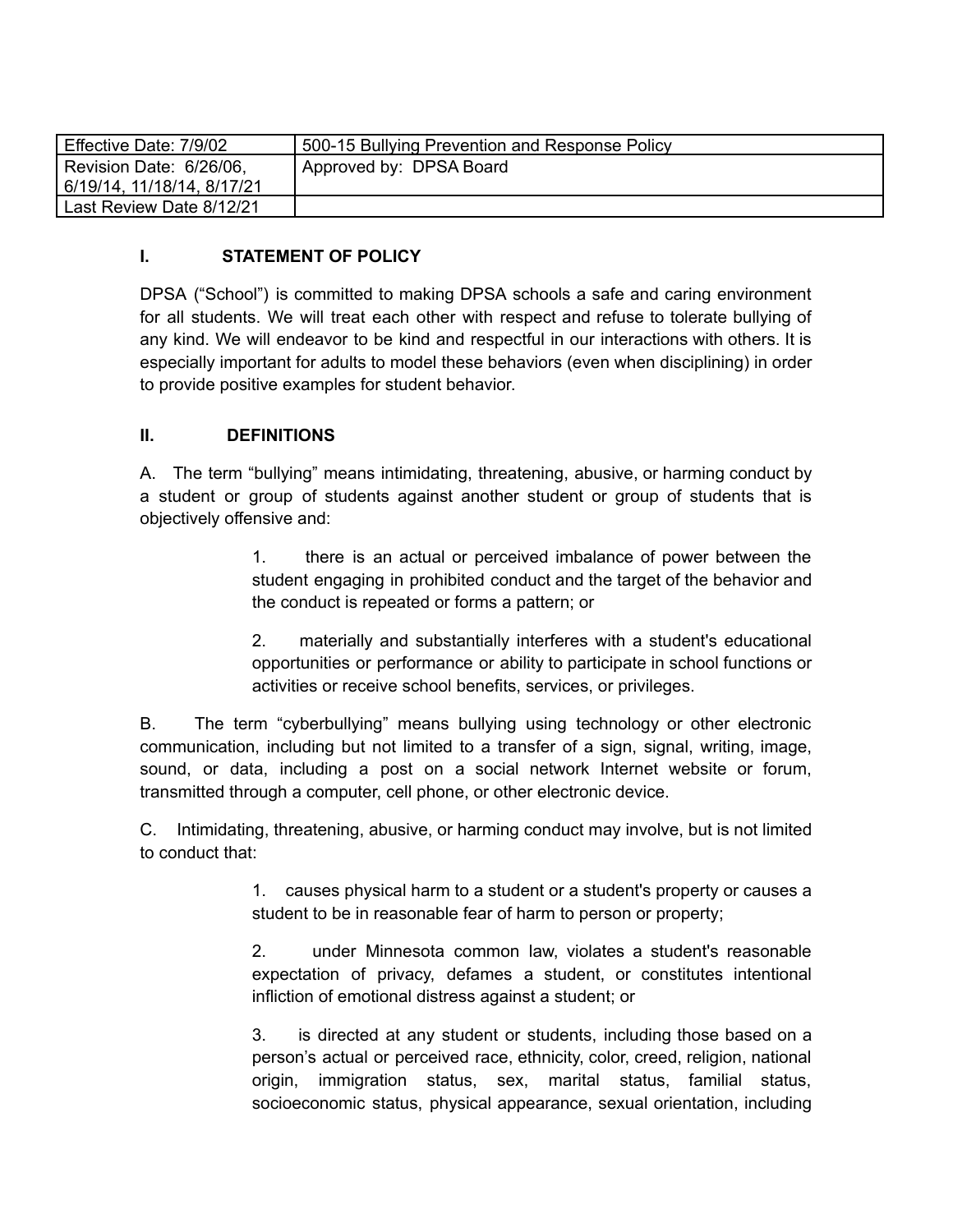gender identity and expression, academic status related to student performance, disability, or status with regard to public assistance, age, or any additional characteristic defined in chapter 363A.

D. The term "remedial response" means a measure to stop and correct prohibited conduct, prevent prohibited conduct from recurring, and protect, support, and intervene on behalf of the student who is the target of the prohibited conduct.

### **III. THE SCOPE OF THIS POLICY**

A. This policy applies to school related bullying that occurs:

1. on the school premises, at the school functions or activities, or on the school transportation;

2. by use of electronic technology and communications on the school premises, during the school functions or activities, on the school transportation, or on the school computers, networks, forums, and mailing lists;

3. by use of electronic technology and communications off the school premises to the extent such use substantially and materially disrupts student learning or the school environment.

B. A school-aged child who voluntarily participates in a [School Name] activity, such as a co curricular or extracurricular activity, is subject to the same student bullying policy provisions applicable to the [School Name] students participating in the activity.

### **IV. STUDENT EXPECTATIONS**

DPSA students must not bully or cyberbully others or condone or support another student's act of bullying by their indirect behavior. [SCHOOL NAME] students must report bullying to an adult. Students are expected to do the following:

- A. treat others with kindness and respect;
- B. refuse to bully others;
- C. refuse to let others be bullied;
- D. refuse to watch, laugh, or join in when someone is being bullied;

E. try to include everyone in activities, especially those who are often left out;

F. report bullying to an adult.

### **V. SCHOOL PERSONNEL AND VOLUNTEER EXPECTATIONS**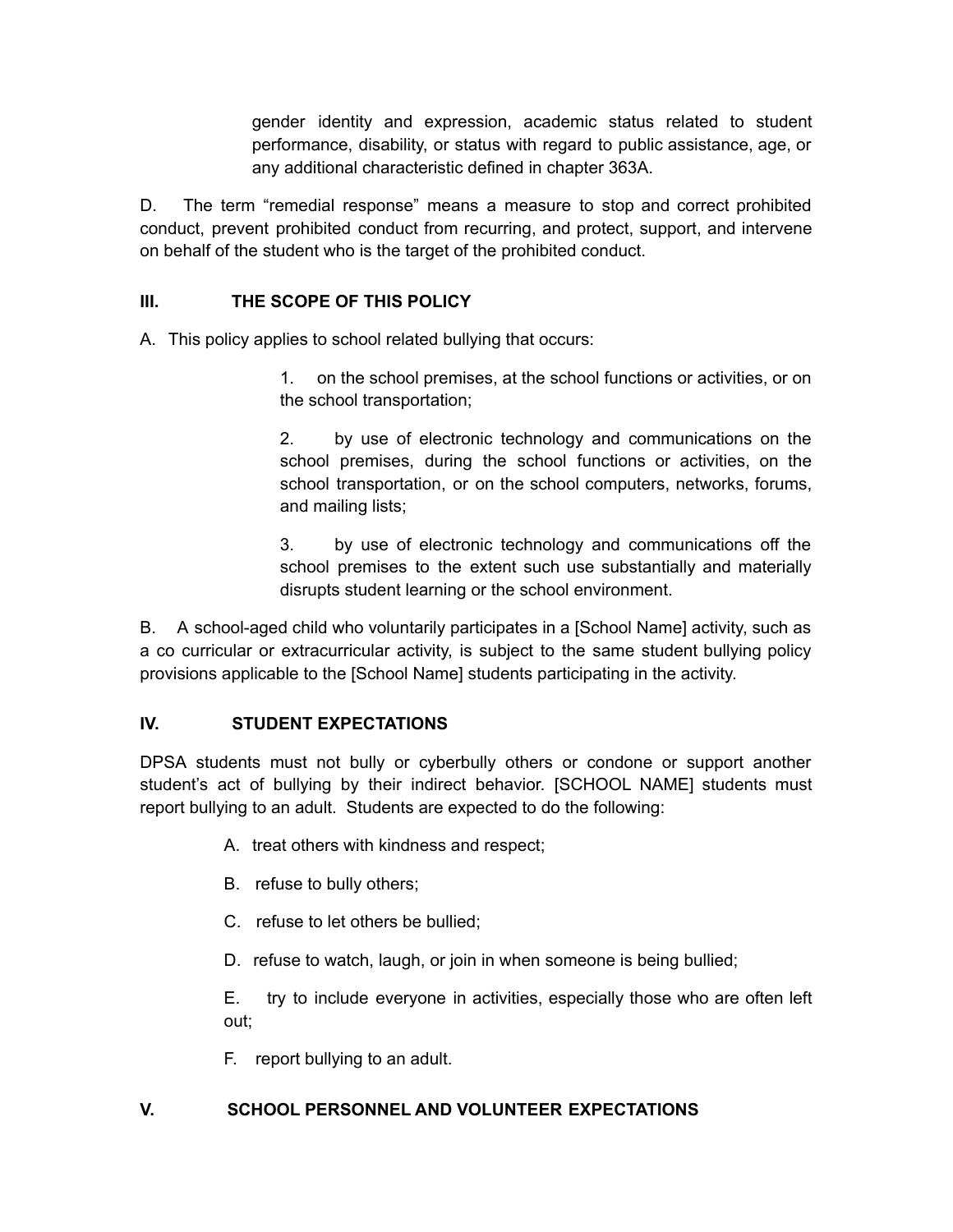School personnel and volunteers at DPSA are expected to do the following things to prevent bullying and help children feel safe at school:

A. closely supervise students in all areas of the school and playground;

B. watch for signs of bullying and stop it when it happens;

C. make reasonable efforts to address and resolve bullying, cyberbullying, retaliation for asserting, alleging, reporting or providing information about such conduct or knowingly making a false report about bullying when the teacher, staff, or volunteer witnesses the conduct or possess reliable information that would lead a reasonable person to suspect that a student is a target of the conduct;

D. respond quickly and sensitively to bullying reports using an appropriate response process;

E. report bullying to the building's principal/academy director or their designee ("primary contact person") or the Head of Schools;

F. notify the Head of Schools when efforts to address the bullying prove unsuccessful;

G. contribute to building up a school culture of respect and kindness by modeling and fostering these traits.

# **VI. REPORTING PROCEDURES**

A. The primary contact person is the person responsible for receiving reports of bullying or other prohibited conduct. Any person may report bullying or other prohibited conduct directly to the Head of Schools. If the complaint involves the primary contact person, the complaint shall be made or filed directly with the Head of Schools by the reporting party or complainant.

B. Any person may report bullying or other prohibited conduct anonymously. DPSA will not, however, rely solely on an anonymous report to determine discipline.

### **VII. DPSA ACTION, REMEDIAL RESPONSES, AND CONSEQUENCES**

# A. DPSA Action.

1. All reports of prohibited conduct under this policy shall be investigated within three school days of the report. The primary contact person shall be responsible for the investigation or a third party designated by DPSA. The primary contact person shall be responsible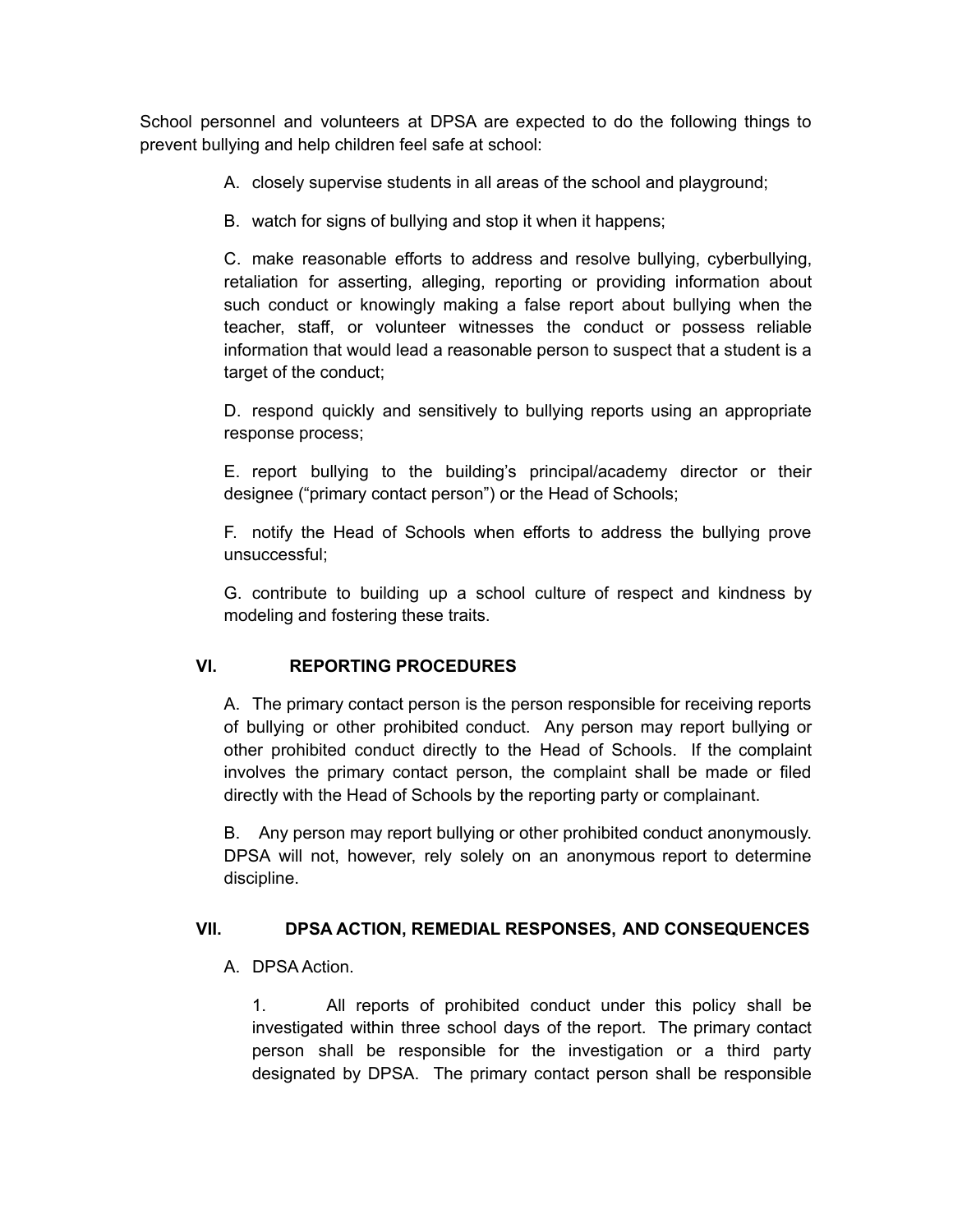for any resulting record and for keeping and regulating access to any record.

2. The alleged actor shall be allowed in an investigation of conduct prohibited by this policy to present a defense.

3. DPSA shall inform affected students and their parents of their rights under state and federal data practices laws to obtain access to data related to the incident and their right to contest the accuracy or completeness of the data.

4. Where appropriate for a child with a disability to prevent or respond to conduct prohibited by this policy, allow the child's individualized education program or section 504 plan to address the skills and proficiencies the child needs to respond to or not engage in prohibited conduct.

5. DPSA Shall employ research-based, developmentally appropriate best practices that include preventive and remedial measures and effective discipline for deterring policy violations; apply throughout the school; and foster active student, parent, and community participation.

6. The primary contact person shall ensure this policy and its procedures including restorative practices, consequences, and sanctions are fairly and fully implemented, and serve as the primary contact on policy and procedural matters.

7. The primary contact person shall provide information about available community resources to the target, actor, and other affected individuals of the bullying or other prohibited conduct, as appropriate.

B. Remedial Responses. Remedial responses taken shall be tailored to the particular incident and nature of the conduct and the student's developmental age and behavioral history.

C. Consequences.

1. Student Consequences. DPSA action taken for violation of this policy will be consistent with the requirements of applicable statutory authority, including the Minnesota Pupil Fair Dismissal Act; the student discipline policy and other applicable school district policies; and applicable regulations.

2. Staff Consequences. A DPSA employee who fails to immediately and appropriately address bullying may be asked to participate in additional staff training or may be mentored. A staff member's repeated failure to address bullying behavior may result in discipline up to and including discharge, as appropriate. DPSA action taken for violation of this policy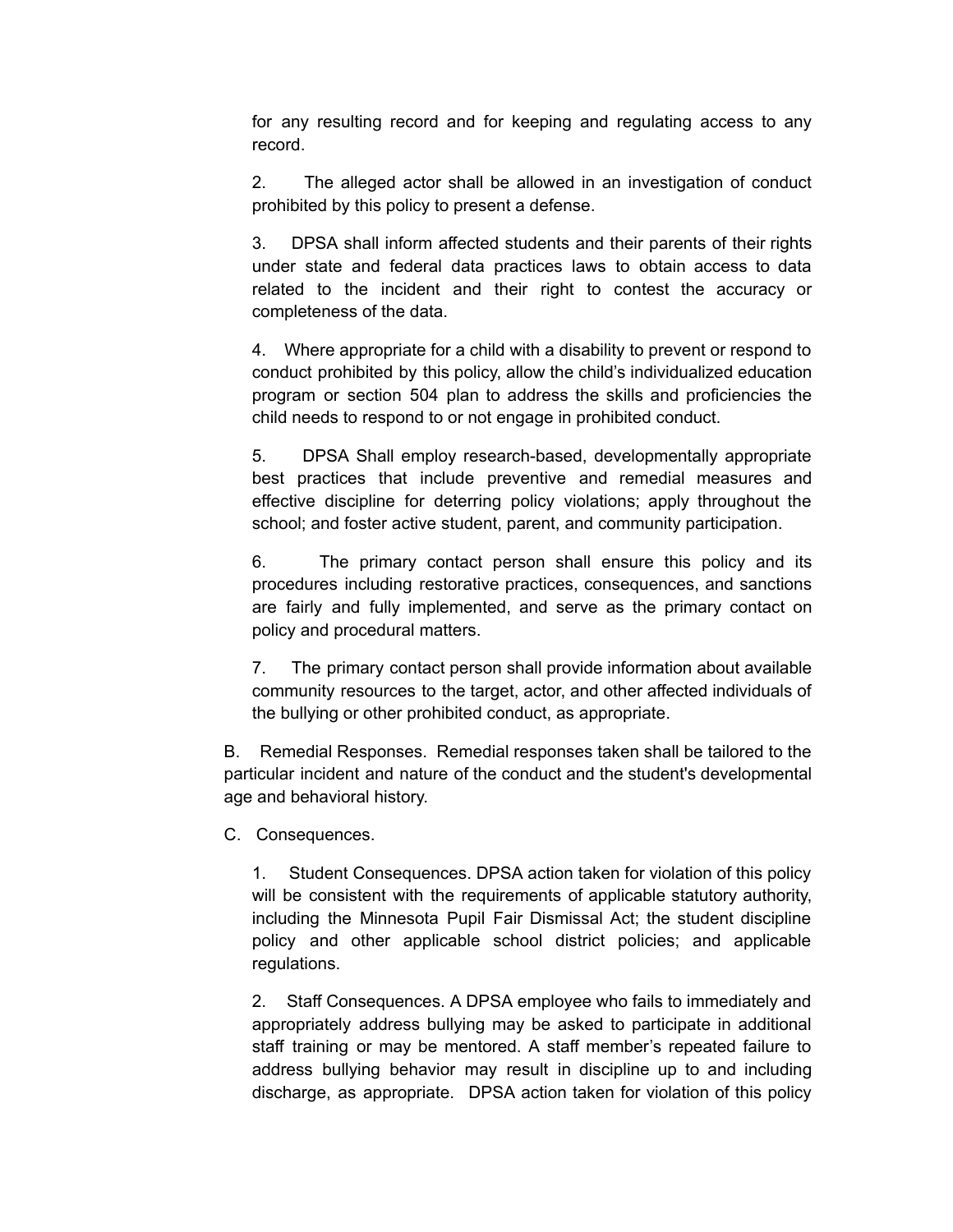will be consistent with the requirements of applicable statutory authority, applicable school district policies, and applicable regulations.

3. Volunteer Consequences. DPSA shall take appropriate action against a volunteer who fails to immediately and appropriately address bullying, which could include disallowing that individual from volunteering.

D. Depending on the severity and nature of the bullying, DPSA will take one or more of the following steps, as appropriate:

1. Intervention, Warning, and Redirection. A teacher, principal, staff member, or volunteer will ensure that the immediate behavior stops and reinforce to the student that bullying will not be tolerated. During this meeting with the student, the teacher, principal, staff member, or volunteer will redirect the student and may help the student identify better choices the student can make in the future.

2. Notification of Parents. School staff will notify the parents of involved students consistent with state and federal data practices law governing access to data. The parents may be asked to meet with the principal or other members of the school staff, including the student's teacher and/or the school counselor.

3. Resolution with the Target of the Bullying. A student that violates this policy may be required to participate in appropriate resolution, e.g., writing a letter of apology to the student who was bullied, participating in peer mediation or a restorative conference, etc.

4. Referral to Professional School Support Staff. The student may be asked to meet with the school counselor or other staff to work on positive behavioral interventions to help prevent future violations.

5. Loss of School Privileges. The student may lose recess for one or more days or may lose school privileges, as appropriate.

6. Suspension. In cases of severe or repeated bullying, the student may be suspended or expelled.

# **VIII. RETALIATION IS PROHIBITED**

The School board prohibits reprisal or retaliation against any person for asserting, alleging, reporting, or providing information about conduct prohibited in this policy. The consequences and appropriate remedial action for a person who engages in retaliation will be determined by the administrator after consideration of the nature, severity, and circumstances of the act.

### **IX. FALSE REPORTS AS A MEANS OF BULLYING PROHIBITED**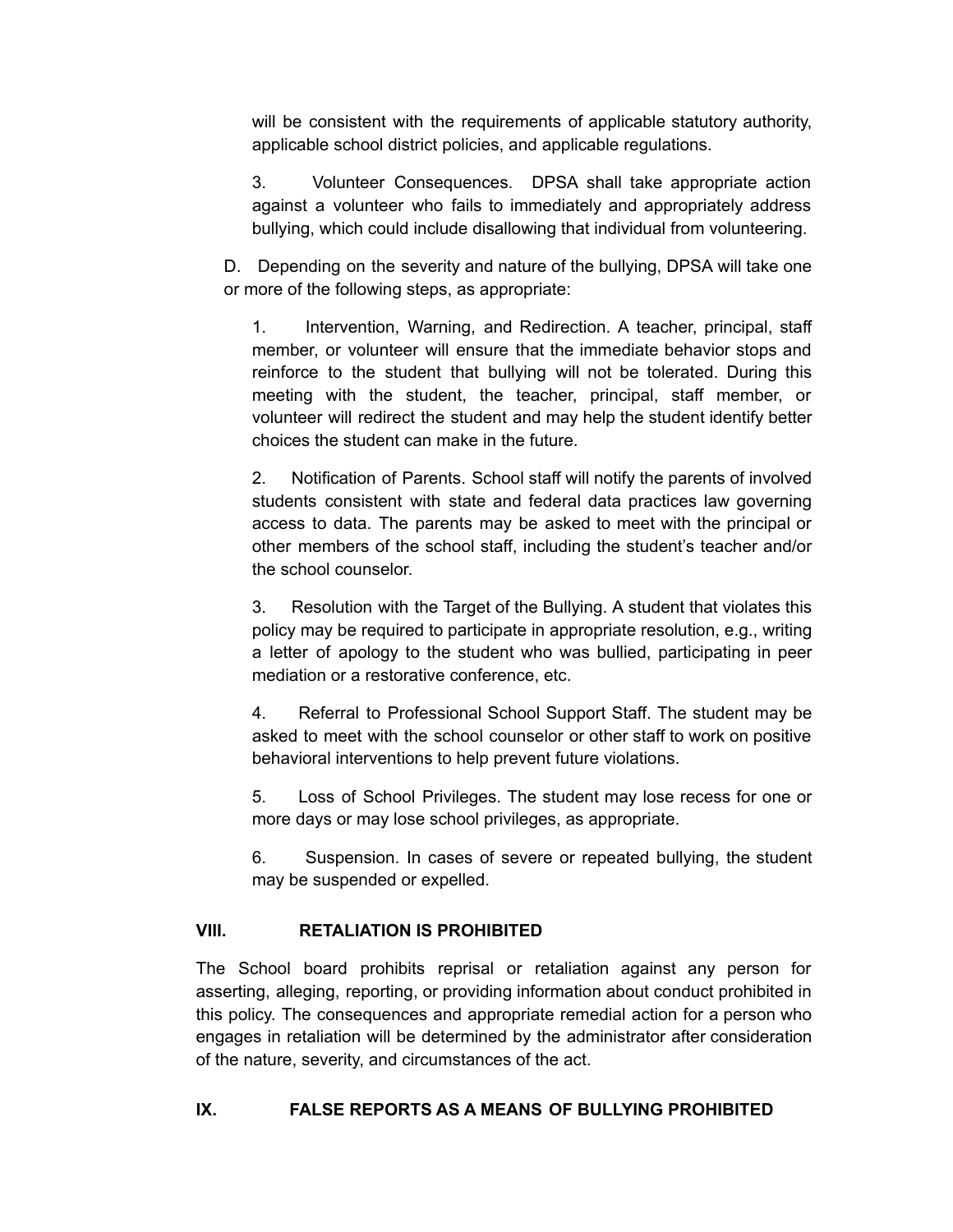A. The School board prohibits any person from knowingly making a false report about bullying. The consequences and appropriate remedial action for a School student found to have knowingly made a false report of bullying may range from positive behavioral interventions up to and including suspension or expulsion. The discipline for a school employee found to have knowingly made a false report about bullying may range from a letter of reprimand up to including discharge, as appropriate.

# **X. TRAINING AND EDUCATION**

A. Consistent with its applicable policies and practices, DPSA shall discuss this policy with students, school personnel, and volunteers and provide appropriate training for all school personnel to prevent, identify, and respond to prohibited conduct under this policy.

B. DPSA shall establish a training cycle, not to exceed a period of three school years, for school personnel under this paragraph. Newly employed school personnel shall receive the training within the first year of their employment with DPSA. A DPSA administrator may accelerate the training cycle or provide additional training based on a particular need or circumstance.

C. DPSA shall require ongoing professional development, consistent with section 122A.60, to build the skills of all school personnel who regularly interact with students, including but not limited to educators, administrators, school counselors, social workers, psychologists, other school mental health professionals, school nurses, cafeteria workers, custodians, bus drivers, athletic coaches, extracurricular activities advisors, and paraprofessionals to identify, prevent, and appropriately address bullying and other prohibited conduct. Such professional development, includes, but is not limited to, information about:

1. developmentally appropriate strategies both to prevent and to immediately and effectively intervene to stop prohibited conduct;

2. the complex dynamics affecting an actor, target, and witnesses to prohibited conduct;

3. research on prohibited conduct, including specific categories of students at risk for prohibited conduct in school;

- 4. the incidence and nature of cyberbullying; and
- 5. Internet safety and cyberbullying.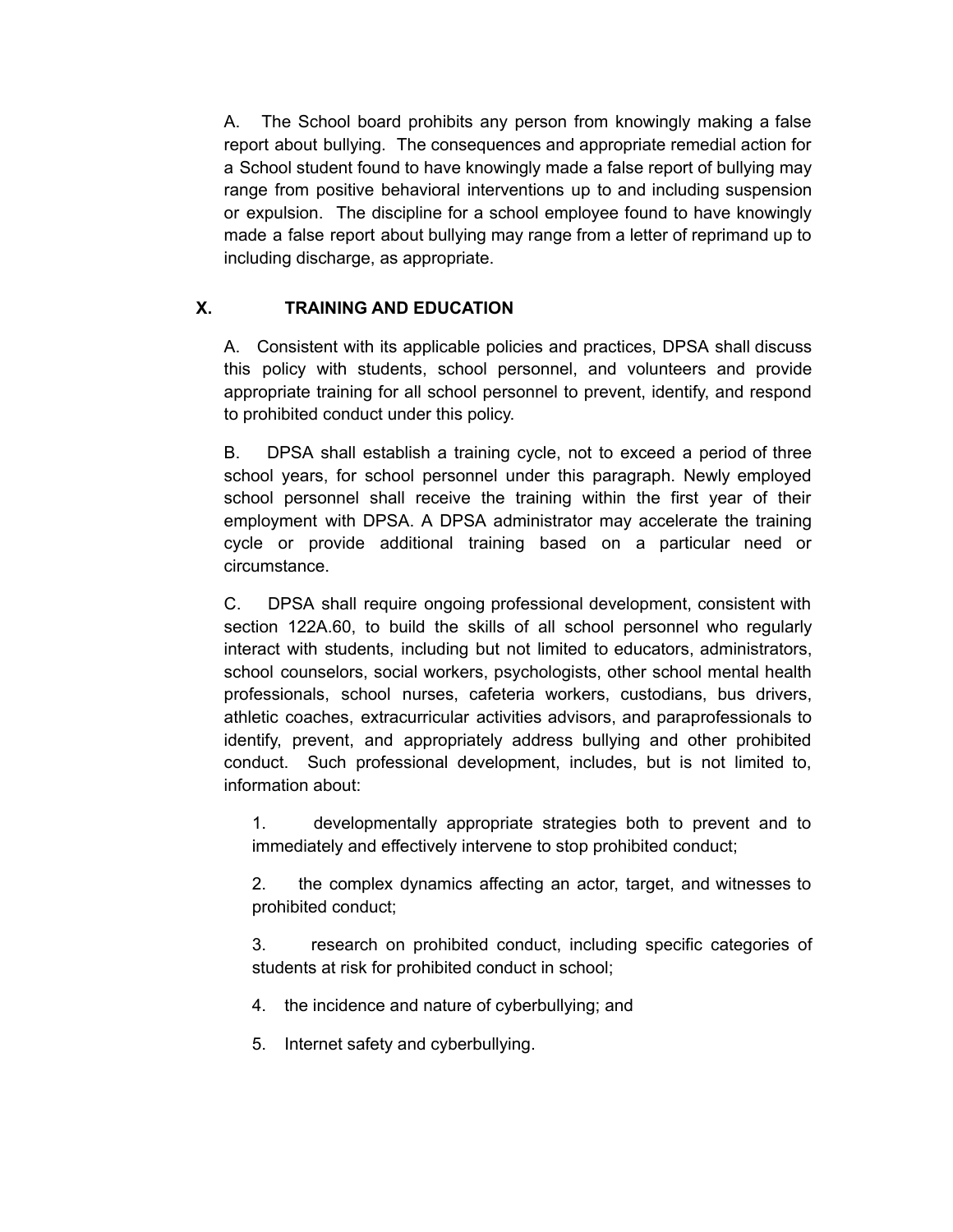D. DPSA must establish strategies for creating a positive school climate and use evidence-based social-emotional learning to prevent and reduce discrimination and other improper conduct.

### **XI. NOTICE**

A. DPSA shall include in the student discipline policy it distributes or otherwise transmits to students and their parents annually at the beginning of each school year notice about the rights and responsibilities of students and their parents under the Safe and Supportive Minnesota Schools Act.

B. The policy or a summary thereof shall be conspicuously posted in the administrative offices of the school.

C. The policy shall be given to each school employee and independent contractor, if a contractor regularly interacts with students, at the time of employment with the district or school.

D. The policy shall be included in the student handbook on school policies.

E. DPSA shall use new employee training materials, the school publication on school rules, procedures, and standards of conduct, and the student handbook on school policies to publicize the policy.

F. The policy shall be available to all parents and other school community members in an electronic format in the languages appearing on the district or school website, consistent with the district policies and practices.

G. DPSA shall submit an electronic copy of this policy to the Commissioner of Education.

### **XII. POLICY REVIEW**

A. DPSA, in consultation with students, parents, and community organizations, to the extent practicable, shall implement and, on a cycle consistent with other district policies, review, and revise where appropriate, this policy. The policy shall conform with the Pupil Fair Dismissal Act.

*Legal References*: Minn. Stat. Ch. 13 (Minnesota Government Data Practices Act)

Minn. Stat. § 121A.031 (School Student Bullying Policy)

Minn. Stat. § 121A.0311 (Notice of Rights and Responsibilities of Students and Parents under the Safe and Supportive Minnesota Schools Act)